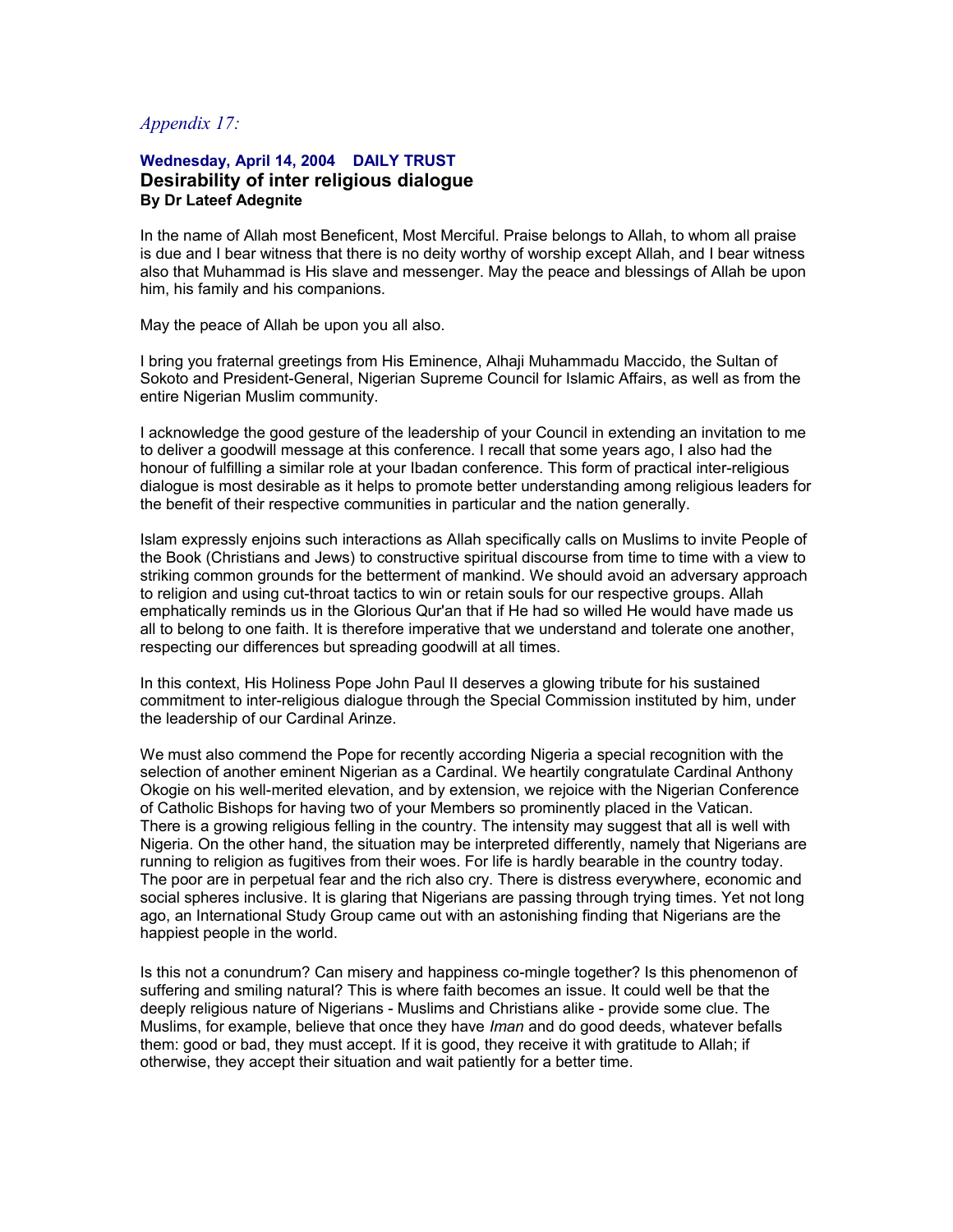The Qur'an says: Whoever works righteousness, man or woman, and is a true believer, verily to him will we give a life that is good and pure, and we will bestow on such their reward according to the best of their actions. Surah AI-Nahl, verse 94

The Prophet of Allah (PBUH) added:

*"The affair of the believer is really wonderful. All his affairs are good: when he is touched by ease and affluence, he is thankful, and that is good for him, and when he is touched by suffering, he is patient, and that is good for him, and this is only for the believer"* Narrated by Muslim.

But the Nigerian believers are not in full control of their affairs. modern government has become pater familias directing the economic, social and political destiny of the people. The reality therefore is that the citizen today owes the good life or otherwise to the prudent management or utter mismanagement of the earthly rulers-governments at all levels. Therefore, it is strictly not of the making of the ordinary citizen that his or her life is wretched, that the per capita income of Nigeria is one of the lowest in the World; that potable water is a rare commodity; that electricity supply is epileptic; that hospitals have become consulting clinics; that major motor roads are hardly motorable; that widespread corruption has been elevated to a national culture.

If an ordinary Nigerian is poor and hungry, but safe in his neighbourhood and within the confines of his home, he may be content with his mere existence as most religious people tend to be. However, the truth is that no one is safe in Nigeria today. Insecurity continues to take its toll. The high and the low die cheaply here, with most high profile murders unsolved, not even those of Ministers and Party Stalwarts.

Given the appalling scenario outlined here, would an objective observer be wrong if he declares Nigeria a failed state? Who takes the responsibility for this dismal situation? Does the Country not have enough natural and human resources to fare better? Billions of Naira are budgeted annually, but at the end of each year, there is little to show for the huge expenditure.

I do not intend to apportion blame for the sorry state of Nigeria. Maybe we are all responsible: the government, the citizenry and the religious leaders, in varying degrees. Government or the political leadership has been generally poor over the years. The citizenry remains largely indiscipline and ever ready to join the bandwagon the dishonest, corrupt and immoral. The faith leaders themselves seem to have abandoned their time-honoured role of promoting ethical values in the society.

However, consistent with the theme of this conference, I shall confine my attention to the expected role of religious leaders in checking the rot that is today brutalizing many Nigerians. One must ask, why with the profuse outward manifestations of faith by Nigerians, the Nigerian Project should prove a calamity?

Consciously or otherwise, religion has been split into two: the Spiritual and the Material, with the vast majority of people giving attention to the former while neglecting the latter. President Obasanjo was making the same point when not long ago, he remarked that there was too much religiosity, and little spirituality in Nigeria.

I am dismayed to note for example that majority of Nigerian leaders who have presided over the affairs of this nation have been Muslims.

Many of them have tended to ignore the norms, which a ruler according to Islam, must follow, to ensure the welfare and happiness of his subjects. Our leader, Prophet Muhammad (PBUH), presided over a Model government in Medina, and the precedents he laid down are there as a guide to honest and sincere rulers of today. These Nigerian Muslim leaders that they tended to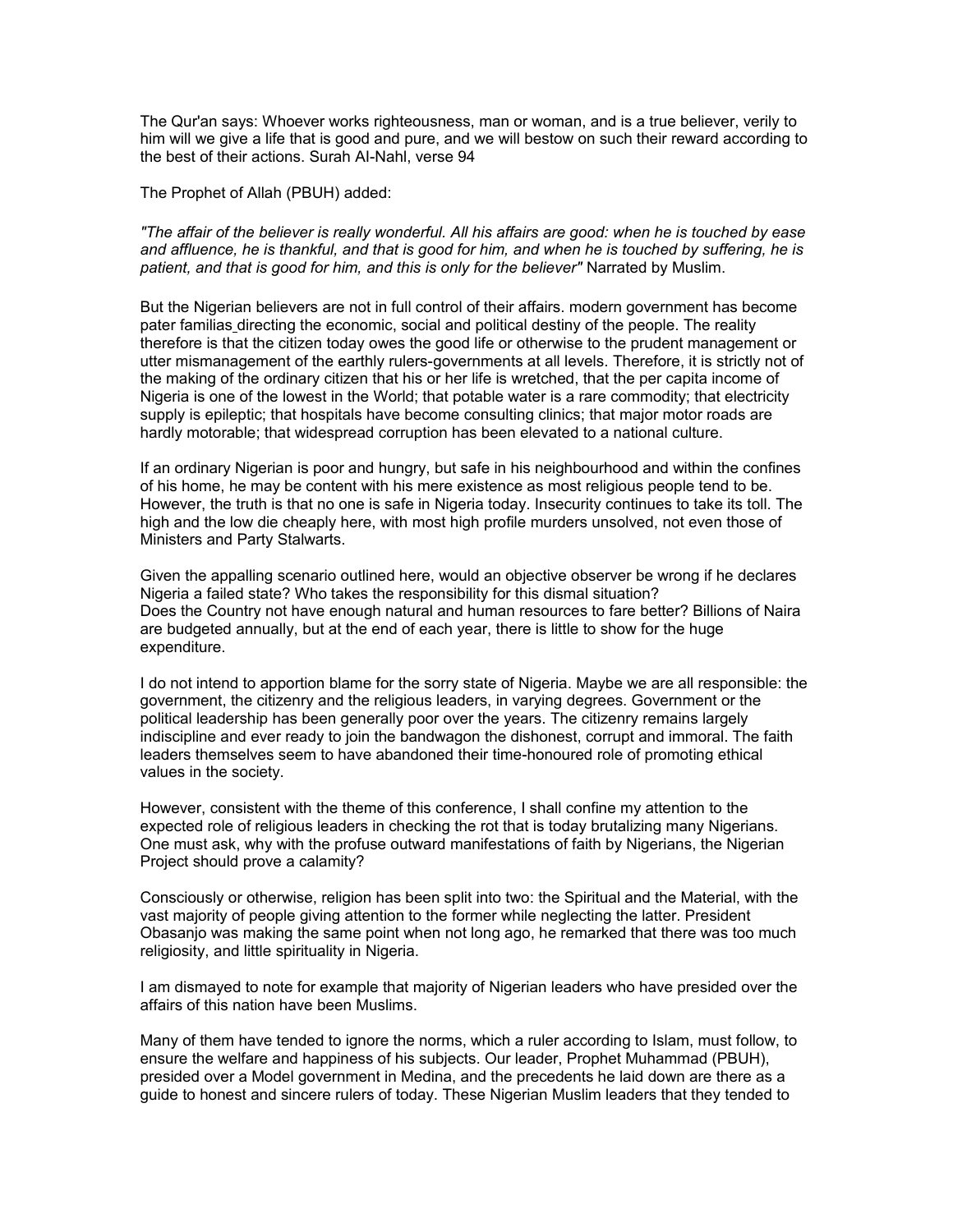leave Islam on their praying mats at home, as they proceeded daily to their offices where they felt free to do what they pleased, including plotting against the very people they were supposed to serve. This is clearly an un-Islamic practice.

It is incumbent on us as faith leaders to reverse the misfortune of our people, and put back real and genuine smiles on their faces, by securing for them a decent living in place of the wretchedness which is their present lot. To attain this laudable objective, I propose that the following lines of action be pursued by the faith leaders:

Interceding on appropriate occasions with the political leadership of the Country on behalf of the people. Religious leaders are the conscience of the civil society. They must therefore courageously speak out for them.

As and when it is necessary, we should loudly condemn policies, measures and actions which violate religious, moral and human values of the society.

Embarking on advocacy among the people including carrying out political education programmes aimed at promoting rights consciousness. In this regard, the people would be enlightened on how to exercise their voting right responsibly, voting for programmes and not for money. Religious leaders must also support the people in the defence of other rights such as freedom of speech and information, and freedom of religion.

Other important rights should not be ignored such as the right to education, gainful employment, shelter and healthcare. Gender equality is also important as well as sustainable quality environment.

In particular, the faith community must assist the citizenry to do something about their current social and economic plights through economic empowerment aimed at poverty alleviation, reduction and eventual elimination.

Sparing better attention and thoughts for the disabled, destitutes and those living with HIV / AIDS in the Country.

Muslims are enjoined not to turn beggars back but should give them *sadaka* (alms) willingly. However, more should be done for them than mere tokenism. They should be re-habilitated and empowered to fend for themselves through training and acquisition of appropriate skills. Importantly, religious groups should avoid adding to the misery of the people and complicating the problems of Government by sponsoring, provoking or fanning religious conflicts, which often degenerate into violence, resulting in unnecessary destruction of lives and property. For instance, we should resolve never to lapse into the kind of anger that precipitated the violent Sharia protests which occurred in Kaduna State in 2001 and in other places. With the benefit of hindsight it is clear beyond any doubt now that the crave for Sharia by the Muslims is in fulfillment of their religious freedom as guaranteed by the Constitution. It was never aimed at imposing Islam on non-Muslims or asserting domination over any religious group.

The Nigerian Inter-Religious Council (NIREC) established in 1999 is doing a good job and should be used from time to time for airing and resolving differences between the major religious groups. Re-enforcing the spirit and resilience of the people of religion through sermons and counseling directed at re-affirming their faith in the face of adversities should also be encouraged. This, however, does not mean that the people should resign themselves to poverty and unhappiness, as though these are divinely ordained experiences. Rather the people should regard their current conditions as presenting a challenge which they could effectively meet by reordering their lives such as by shunning corruption and all forms of dishonesty as well as becoming more productive in their diverse endeavours.